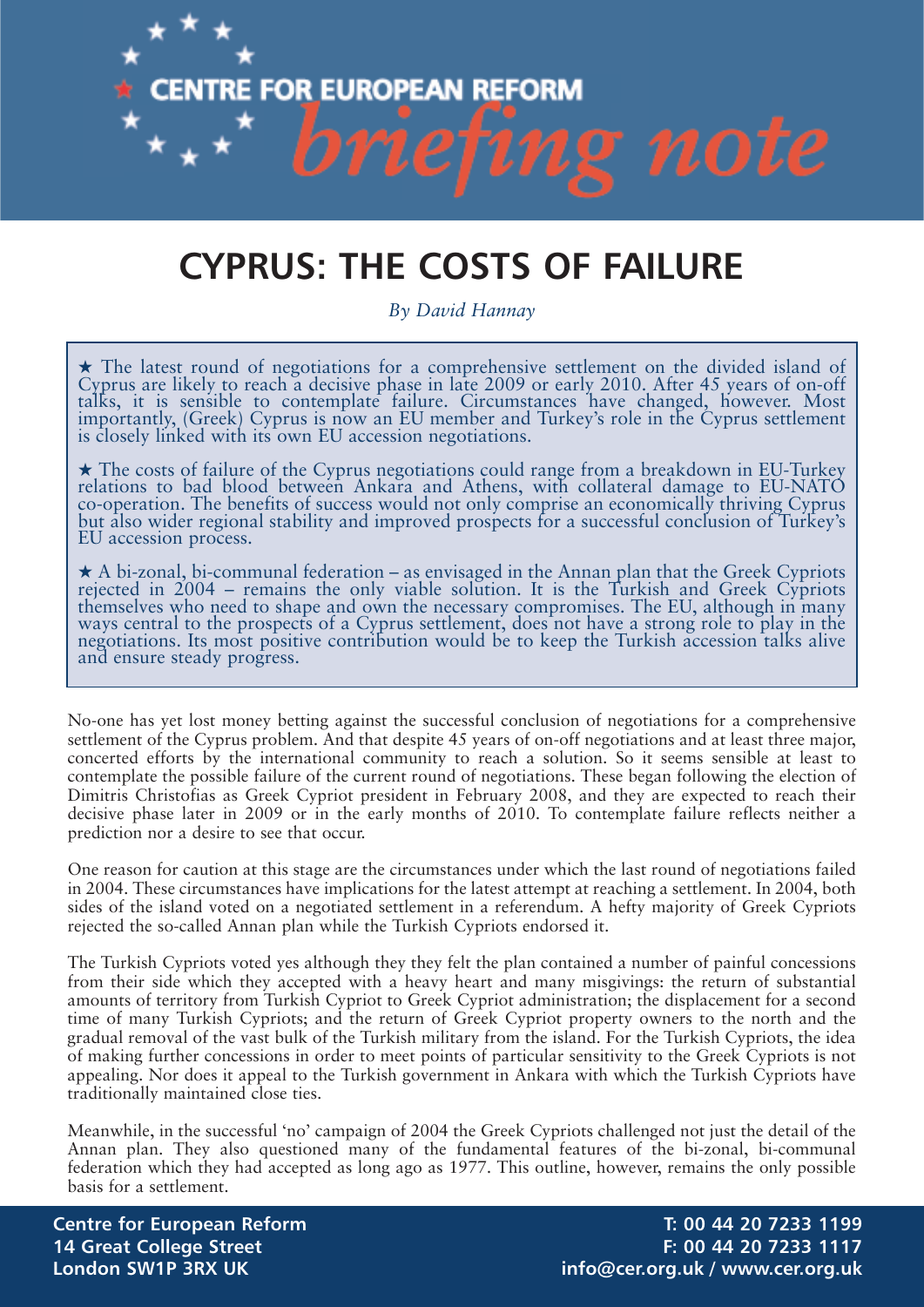Since 2004 tempers have cooled. In the Greek Cypriot presidential election of 2008, a large majority voted either for the left-wing Christofias or for Ioannis Kasoulides, an independent candidate; both favoured a reopening of negotiations. They rejected the incumbent, Tassos Papadopoulos, whom they knew would have frustrated that objective. The gap between the northern and southern parts of the island thus remains wide, but not so unpromisingly wide as it was after the 2004 debacle.

To many outsiders the resumption of negotiations for a Cyprus settlement provokes little more than a weary shrug and surprise that anyone should be able to summon up the energy and the optimism to set off round that well-trodden course yet again. That corrosive cynicism, which has in recent years infected the two peoples on the island as well, is itself one of the greatest obstacles to reaching an agreement.

And yet much has changed in recent years. In 2004, for the first time, all the provisions needed for a comprehensive settlement were on the table. Although that settlement was rejected by the Greek Cypriots, it is no longer too difficult to see how all the necessary pieces of the jigsaw puzzle can be fitted together. More significantly, the whole focus of the negotiations and the framework in which they are being conducted has shifted. In the earlier years of the Cyprus dispute that framework was a Cold War-dominated one; the challenge was to prevent two NATO allies in the Eastern Mediterranean coming to blows and to prevent the Soviet Union from profiting from that tension. Now the Cold War is over and the Soviet Union is no more. A new player, the European Union, has emerged, and efforts to resolve the Cyprus problem have come to revolve around the respective aspirations of the two parts of Cyprus and of Turkey to join the EU.

## **The centrality of the EU**

The EU nexus did not help to bring about a solution during the last attempt in 1998-2004. The Turks and the Turkish Cypriots failed to take advantage of the long period of Greek Cypriot accession talks to negotiate seriously when a still-divided island was moving towards EU accession. And then the EU admitted the island still divided. Now the latest negotiating phase is, and will continue to be, dominated by the prospects for Turkey's own accession talks. This EU dimension is critical both to the chances of success or failure, and to any assessment of the likely consequences of failure (or, in diplomat-speak, non-settlement).

The best illustration of the centrality of the EU dimension to the chances of success or failure in this negotiating phase is to pose two questions. Is it even remotely conceivable that Turkey could be accepted into an EU of which Cyprus is already a member, if the status quo on the island remained and no settlement of the Cyprus problem had been reached? And secondly, is it even remotely conceivable that a Turkey, definitively rebuffed by the EU, would strike a deal on Cyprus which the Greek Cypriots could accept? I believe the answer to both questions is no. So, although the negotiations between the two Cypriot parties under UN aegis will have their own logic and their own dynamic, they are likely to be overshadowed by the existential issue of Turkey's EU accession negotiations.

Are the political pundits right then to assert, as many of them do, that this is the last chance to re-unite the island? I suggest a little caution is needed here. This is not only because 'last chance' rhetoric is part of the stock in trade of all negotiators when trying to promote their favoured outcome. It is not inconceivable that this particular phase of negotiations may hit the buffers, or, perhaps more likely, get bogged down in irreconcilable differences, without that representing the end of all hopes for re-uniting the island. So long as there is breath in the body of Turkey's EU accession aspirations, there will be some hope for a Cyprus settlement. And even on the most optimistic assessment, those accession negotiations have quite a few years to run. So I would link the 'last chance' scenario to the fate of Turkey's EU bid, not to this particular phase of the Cyprus negotiations saga. However, the two things could come to be elided in some circumstances, such as a firming up of the opposition to Turkish membership in France, Germany or Austria, so as to prevent the continuation of the country's accession negotiations; or a Turkish decision to pull out of these negotiations.

## **The Goldilocks syndrome of Cyprus**

It is always tempting to ask whether there is a third outcome available and negotiable other than deadlock on the basis of the status quo or a comprehensive settlement based on a bi-zonal, bi-communal federation. I really do not believe so. This is not only because it is rather hard to see how, through 45 years of negotiation, a third way could have come to be missed. It is also because of the failure of the many attempts over the years to negotiate less ambitious outcomes – confidence building measures such as the re-opening of Nicosia airport (which lies abandoned in the buffer zone between north and south) or the port of Famagusta (now in Northern Cyprus), or the return of Varosha (Famagusta's once lively tourist quarter) to the Greek Cypriots. Whenever this more modest approach has been tried, one or both of the parties have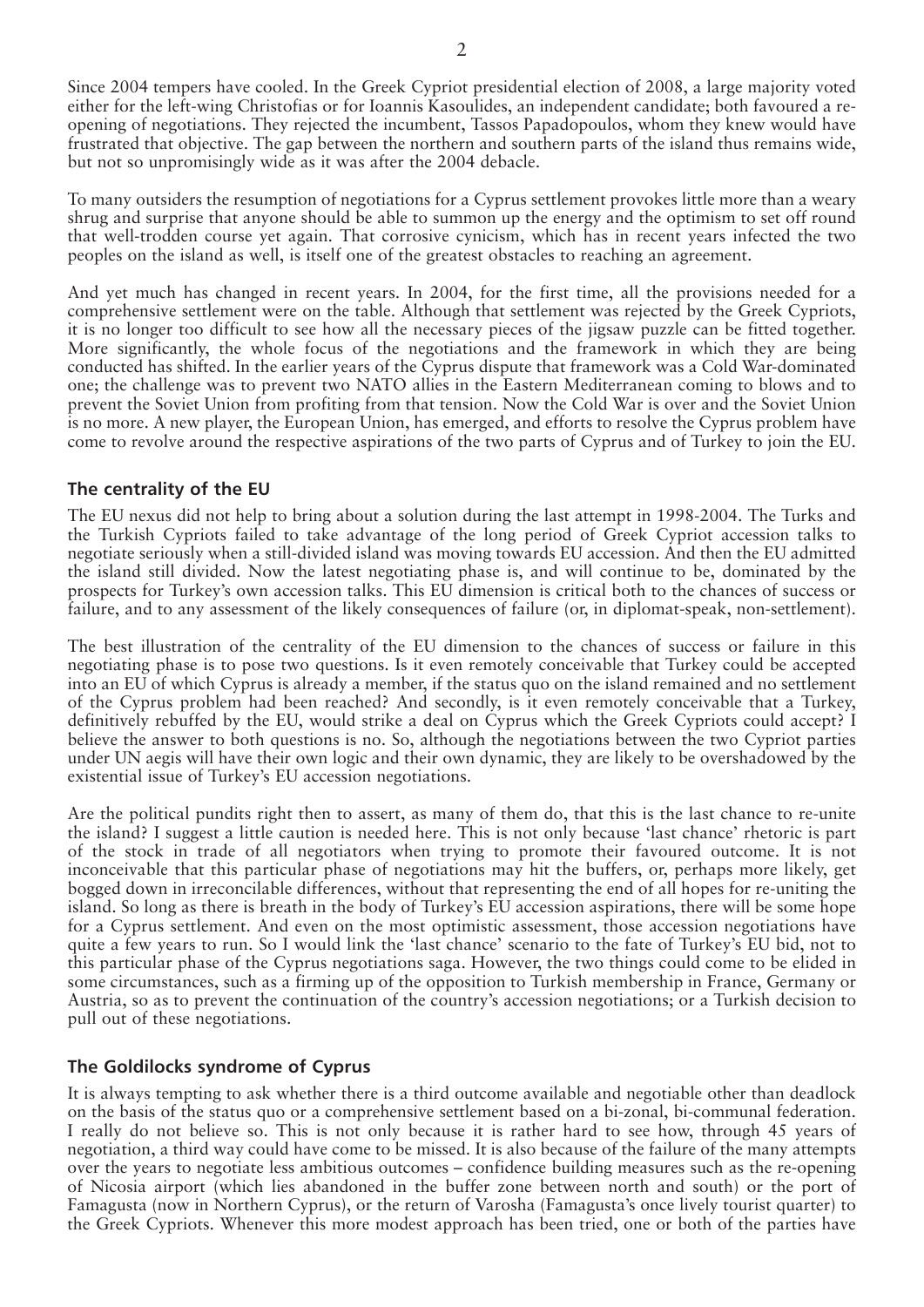concluded that they would be conceding crucial, substantive points from the main negotiations or surrendering useful leverage in that negotiation.

The hard fact about the Cyprus problem is that it suffers from what could be called 'the Goldilocks syndrome': it is neither hot enough to instil in both sides, either from fear or exhaustion, a desperate desire to settle; nor is it cold enough to make low-key, partial compromises politically viable.

Does the lack of a third option matter? I doubt it. It is after all 30 years since the EU first, and then the US and the Arab states and Israel, came to the conclusion that a two-state solution was the only viable way to settle the Palestine problem. In Cyprus the High Level Agreements of 1977 and 1979 set out the objective of a bi-zonal, bi-communal federation and nothing that has happened since then has invalidated the view that that is the only negotiable basis for a settlement. The attempts of the former Turkish Cypriot President Rauf Denktash and the Turkish government to promote a confederal model never even got off the ground. And the idea that Turkey and the Turkish Cypriots might ever accept a return to something like the 1960 constitution under which the Turkish Cypriots simply had minority rights is equally far-fetched.

What then is the main challenge facing the current negotiators – Greek Cypriot President Christofias, his Turkish Cypriot counterpart, Mehmet Ali Talat, and Alexander Downer, the UN Secretary-General's Special Representative? The challenge is threefold: to keep firmly within the overall framework of the 1977 and 1979 High Level Agreements for a bi-zonal, bi-communal federation; and at the same time to make the maximum use of ideas discussed and often tentatively agreed in subsequent rounds of negotiations; and to find ways of addressing the most sensitive issues which surfaced in the last negotiations and which dominated the referendum campaigns without upsetting the overall balance without which a deal will not be struck. So far the talks have laboriously traversed the foothills of each main chapter of the negotiations (territory, governance, property, security) without making much progress towards identifying solutions. That was a necessary, but time-consuming, process. Now a shift of gear will be needed; and the UN role in exploring the narrowing of gaps will become more prominent.

#### **What if the talks fail?**

If this latest attempt to reach a negotiated settlement failed, what would be the implications for the two sides in Cyprus, and for others involved such as Turkey, Greece, the EU and the US? A lot will, of course, depend on the circumstances of the failure and whether the blame for it comes to be attributed equally to both sides or to one or the other of them. Even more will depend on whether it is generally perceived that the failure has put an end to any chance of re-uniting the island and with it any chance of Turkey joining the EU. Or whether this is seen to be just another station of the cross on the Via Dolorosa of the search for a solution of the Cyprus problem.

If one speculates first about the second, less malign of these two scenarios, we are probably looking at more of the negative but manageable consequences that we already have. The north of Cyprus would remain to some extent isolated, under-performing economically and dependent on the largesse of Turkey. It would be embittered at what it would see as the EU's betrayal of the promises of much-enhanced trade and transport links that the EU gave when the Turkish Cypriots voted 'yes' in the 2004 referendum. It is not easy to see how, in these circumstances, the European Union could overcome the objections of one of its members (Cyprus) to redeeming those promises. Hitherto its objections have always prevailed. This could well lead to the election of a president in northern Cyprus who is less supportive of a settlement than the present incumbent, which could complicate (but probably not completely frustrate, if Turkey wanted it) any subsequent move back into active negotiation.

The Greek Cypriots would continue to prosper within the EU and to use its machinery to frustrate the Turks and Turkish Cypriots while doing their best to avoid the doomsday scenario (for them as well) of pulling the plug definitely on Turkey's accession prospects. There would continue to be collateral damage to the EU/NATO relationship: the Turks would continue to exert their stranglehold within NATO over any increased co-operation with an EU which contains a still-divided Cyprus. The Turks and Turkish Cypriots would sustain more damage from the property cases coming before the European Court of Human Rights of which they have expensively lost several and seem set to lose many more (now complicated further by the ruling of the European Court of Justice that domestic courts in EU member-states must enforce rulings on Greek Cypriot property rights in the north).

The prospects for the Cyprus talks also interact with ongoing problems in Turkey's accession negotiations. The Turkish government has unwisely refused to extend the benefits of its customs union agreement with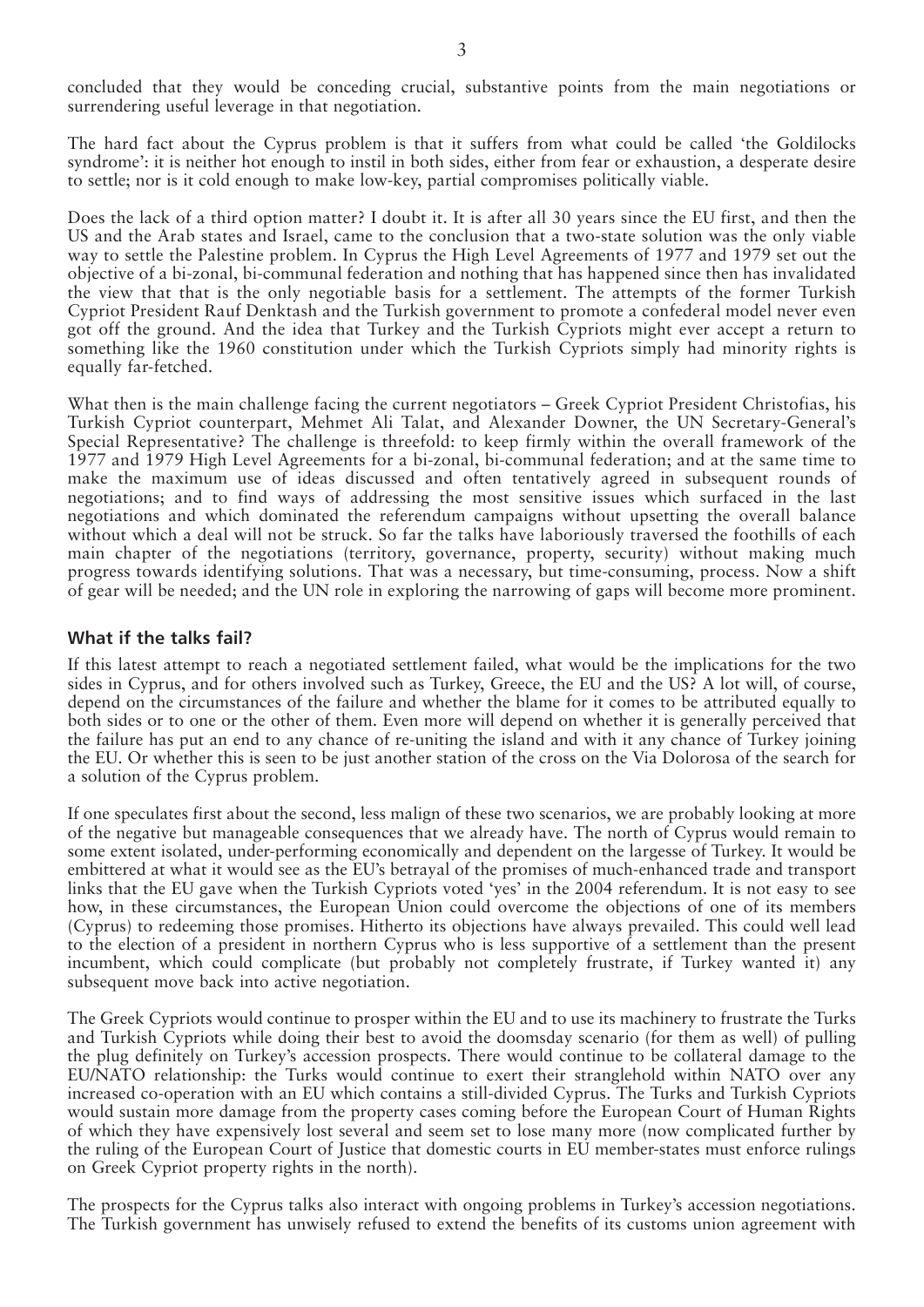the EU to a divided Cyprus. The EU, arguing that Turkey is obliged to do so under the 2005 'Ankara protocol', has retaliated by freezing a number of chapters of the *acquis communautaire* in the accession negotiations. The EU was due to review the situation in the autumn of 2009, and diplomats warn that some of the those EU governments that do not wish to see Turkey as a full member may take this as an opportunity to call for a suspension of the talks.

In the short run, it may be possible to limit further damage from a breakdown in the Cyprus talks on this already tense situation between Turkey and the EU. In the longer term, that damage is likely to increase. Both Turkey and all those who want to see Turkey join the EU would need to find a way to re-start the Cyprus negotiations. However, the circumstances in the future are likely to be even less propitious than they are at present. That is because the closer the conclusion of the Cyprus negotiations moves to the final phase of Turkey's EU accession negotiations, the greater the risk that trade-offs between the two will emerge that Turkey finds impossible to accept.

## **The bleak scenario**

There is an even less favourable scenario, under which both Turkey's EU aspirations and the prospect of a Cyprus settlement sink beneath the waves for the foreseeable future. Many of the negative consequences would be the same but only more so, and they would be a great deal more difficult to manage: if even the faintest hopes of EU accession and a Cyprus settlement vanished, there would be no more constraints on the principal parties.

It is tempting to speculate that this scenario could clear the air, rid all concerned of unrealisable aspirations, and enable them, after a pause for rage and denunciation, to pursue policies of pragmatic cooperation. It is tempting, but unrealistic – even if there is evidence that the younger generation on both sides of the island are tiring of those aspirations and warming towards the status quo. I suspect, however, that the generation of Greek Cypriot politicians who might be prepared to accept that they will never regain the larger share of territory that a settlement would bring, that they will never re-possess their properties in the north and that Turkish troops will remain on the island in force for the foreseeable future, has yet to be born.

Far more likely is that the Greek Cypriots would intensify the guerrilla warfare in Brussels and perhaps also resume the dangerous road they took in 1997-8 of seeking to acquire more sophisticated weaponry in a vain attempt to achieve security against their perception of a threat from Turkey. And while the Turkish Cypriots would probably be reasonably comfortable with the status quo, a Turkey definitively re-buffed by the EU could become a very awkward neighbour and ally. Its relationship with the EU would be somewhere between poor and bad; and even the rapprochement with Greece could come under strain. The temptation for Turkey's foreign policy to take a clearly anti-western slant would be there. Overall the probability is that the Eastern Mediterranean would once again become a prey to instability and insecurity.

## **A win-win outlook**

A look at the political and economic consequences of the failure to achieve a settlement should be complemented by a glance at the possible positive consequences of a settlement. Both are of course equally speculative. But simply comparing the consequences of breakdown in the negotiations with the present situation fails to measure the gap between success and failure in the present Cyprus talks. This is no exact science. But the whole experience of the EU has been one of healing the wounds of the wars of the 20<sup>th</sup> century (or even earlier) to the benefit of hugely increased prosperity and security for all the populations concerned. There is no reason to believe that this would not be the case between Greeks and Turks and between Greek Cypriots and Turkish Cypriots if a Cyprus settlement could be achieved.

Cyprus' geographical situation, its strengths as a principally services-based economy and its welleducated labour force on both sides of the demarcation line, mean that it should be ideally placed to capitalise on free access to the massive Turkish market. The experience of both Greek and Turkish Cypriots in tapping into Middle Eastern markets, for example for higher education and for financial and other services, has shown the way. It is considerations like these that make the passionate attachment of so many Cypriots on both sides to zero-sum calculations in the negotiations look so singularly outmoded. They consider it axiomatic that any concession to one side must necessarily be to the precisely equivalent detriment of the other and thus requiring of compensation somewhere else on the negotiating chessboard. Breaking out of that zero-sum mentality is one of the biggest challenges to all those involved in these renewed negotiations.